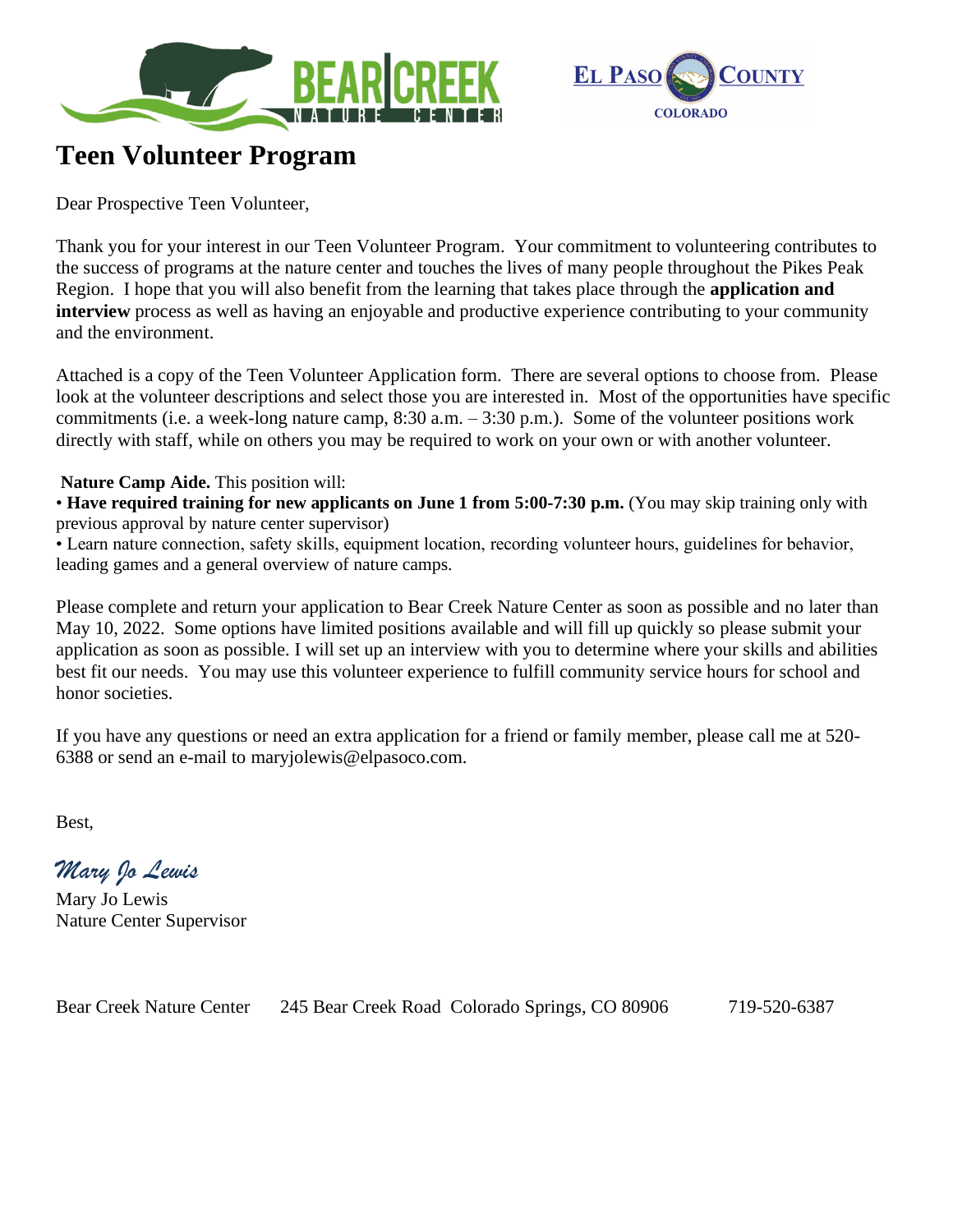## **Bear Creek Nature Center Teen Volunteer Application**

| <b>Return application to:</b>                                                                                         |                                                                                                                                                                                                                                                                              |
|-----------------------------------------------------------------------------------------------------------------------|------------------------------------------------------------------------------------------------------------------------------------------------------------------------------------------------------------------------------------------------------------------------------|
| Teen Volunteer Program                                                                                                |                                                                                                                                                                                                                                                                              |
| <b>Bear Creek Nature Center</b>                                                                                       |                                                                                                                                                                                                                                                                              |
| 245 Bear Creek Road                                                                                                   |                                                                                                                                                                                                                                                                              |
| Colorado Springs, CO 80906                                                                                            | Questions? Call Mary Jo Lewis at 719-520-6388.                                                                                                                                                                                                                               |
|                                                                                                                       |                                                                                                                                                                                                                                                                              |
|                                                                                                                       | Home Phone                                                                                                                                                                                                                                                                   |
|                                                                                                                       |                                                                                                                                                                                                                                                                              |
|                                                                                                                       | Current age: _____ (Must be 14 years old to volunteer)                                                                                                                                                                                                                       |
| $Sex: M \_\_\_\$ F                                                                                                    |                                                                                                                                                                                                                                                                              |
|                                                                                                                       |                                                                                                                                                                                                                                                                              |
| How did you or your parents hear about this volunteer program? School ___ Newspaper ___ TV ___ Radio ___              |                                                                                                                                                                                                                                                                              |
| Parent or Guardian Must Complete This Medical & Emergency Information:                                                |                                                                                                                                                                                                                                                                              |
| In case of emergency notify:                                                                                          |                                                                                                                                                                                                                                                                              |
|                                                                                                                       |                                                                                                                                                                                                                                                                              |
|                                                                                                                       |                                                                                                                                                                                                                                                                              |
|                                                                                                                       |                                                                                                                                                                                                                                                                              |
| Please indicate any physical concerns you have about your child's participation such as allergies, limitations, etc.: |                                                                                                                                                                                                                                                                              |
|                                                                                                                       |                                                                                                                                                                                                                                                                              |
|                                                                                                                       | In case of emergency, I understand and agree that every effort will be made to notify my emergency contacts. In the event that they<br>cannot be reached, I hereby give permission to park staff to secure treatment for my child. I consent to emergency transportation, if |
| necessary.                                                                                                            |                                                                                                                                                                                                                                                                              |
| Parent/Guardian Signature                                                                                             |                                                                                                                                                                                                                                                                              |

THE UNDERSIGNED PERSON (Volunteer) hereby acknowledges intent to volunteer for the El Paso County Parks. The Volunteer freely and unconditionally waives and releases El Paso County (County) and any and all of its elected officials, employees, representatives and agents and their successors from all liability related to the Volunteer, his personal representatives, assigned heirs, and next of kin for any and all loss or damage and any resulting claims of demands due to injury to the person or property or death of the Volunteer, whether caused by the negligence of the County or otherwise. The Volunteer further agrees to defend, indemnify, and hold the County harmless from and against any and all liabilities, demands, claims, damages, suits, judgments and decrees, and court awards including costs, expenses and attorneys' fees, on account of injuries to or death of any person or persons or damage to any property arising out of or related to the Volunteer's intentional or negligent acts, errors or omissions for the duration of the Volunteer's participation. This release is binding upon the Volunteer's heirs, executors, administrators, agents, liability insurers and assignees, and shall be interpreted in accordance with Colorado law. The Volunteer represents that he / she is covered by worker's compensation insurance or adequate medical insurance. The Volunteer understands that he / she is not an employee of El Paso County, its agents or Departments, and agrees that he / she will not receive any compensation or benefit nor be eligible for any coverage under the Colorado Workers' Compensation Act. I or my Parent/guardian also authorizes and consents to the use of participant's name and/or picture in television, newsprint, advertisement or other media.

Applicant's Signature/ Date

Signature of Parent/Guardian if Volunteer is a Minor Relationship

*Application is continued on other side.*

\_\_\_\_\_\_\_\_\_\_\_\_\_\_\_\_\_\_\_\_\_\_\_\_\_\_\_\_\_\_\_\_\_\_\_\_\_\_\_\_\_\_\_\_\_\_\_\_\_ \_\_\_\_\_\_\_\_\_\_\_\_\_\_\_\_\_\_\_\_\_\_\_\_\_\_\_\_\_\_\_\_\_\_\_

\_\_\_\_\_\_\_\_\_\_\_\_\_\_\_\_\_\_\_\_\_\_\_\_\_\_\_\_\_\_\_\_\_\_\_\_\_\_\_\_\_\_\_\_\_\_\_\_\_ \_\_\_\_\_\_\_\_\_\_\_\_\_\_\_\_\_\_\_\_\_\_\_\_\_\_\_\_\_\_\_\_\_\_\_\_